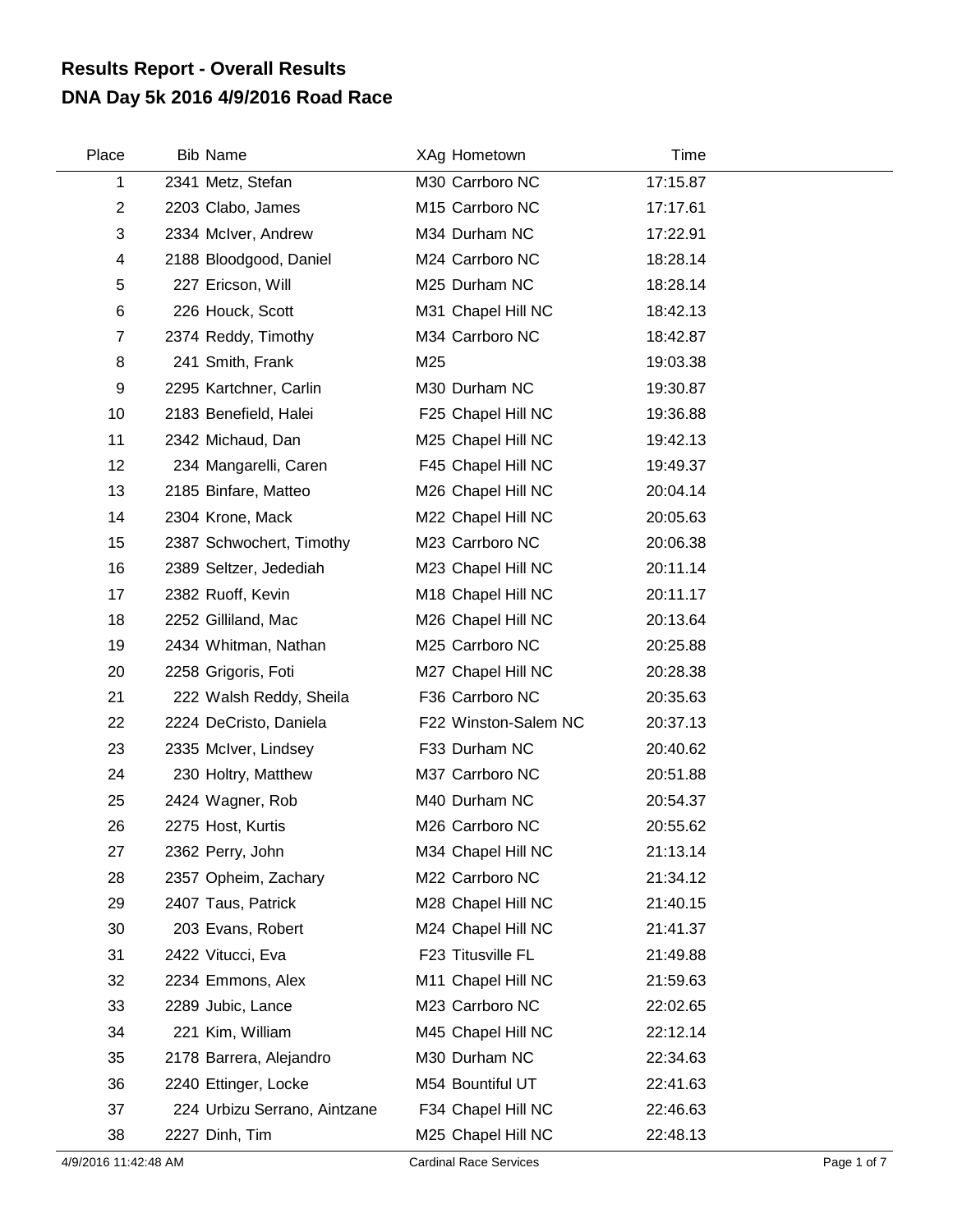| Place | <b>Bib Name</b>         |     | XAg Hometown         | Time     |  |
|-------|-------------------------|-----|----------------------|----------|--|
| 39    | 240 Weir, William       | M25 |                      | 22:56.89 |  |
| 40    | 206 Barritt, Connor     |     | M10 Chapel Hill NC   | 22:57.12 |  |
| 41    | 2270 Hilbert, Johnathan |     | M33 Carrboro NC      | 22:57.87 |  |
| 42    | 2310 Laine, Jessica     |     | F33 Durham NC        | 23:08.89 |  |
| 43    | 2279 Hussey, Jon        |     | M54 Chapel Hill NC   | 23:16.88 |  |
| 44    | 2345 Miller, Ethan      |     | M19 Chapel Hill NC   | 23:17.62 |  |
| 45    | 2394 Shellhammer, James |     | M28 Chapel Hill NC   | 23:21.62 |  |
| 46    | 2305 Kuhlman, Elizabeth |     | F15 Chapel Hill NC   | 23:22.90 |  |
| 47    | 2431 Westman, Riley     |     | M12 Chapel Hill NC   | 23:23.38 |  |
| 48    | 225 Barlow, Michael     |     | M66 Durham NC        | 23:23.38 |  |
| 49    | 213 Westman, Derek      |     | M15 Chapel Hill NC   | 23:33.15 |  |
| 50    | 2261 Hack, David        |     | M67 New York NY      | 23:40.88 |  |
| 51    | 2415 Tybinko, Anna      |     | F29 Durham NC        | 23:42.87 |  |
| 52    | 2397 Singh, Simi        |     | M14 DURHAM NC        | 23:49.63 |  |
| 53    | 2199 Chan, Andy         |     | M24 Carrboro NC      | 23:50.64 |  |
| 54    | 2306 Kuhlman, Max       |     | M12 Chapel Hill NC   | 23:56.12 |  |
| 55    | 219 Barritt, Tyler      |     | M8 Chapel Hill NC    | 23:56.61 |  |
| 56    | 205 Barritt, Sid        |     | M41 Chapel Hill NC   | 23:56.63 |  |
| 57    | 2390 Seredinski, Andrew |     | M24 DURHAM NC        | 24:03.14 |  |
| 58    | 2412 Thompson, Rob      |     | M45 Durham NC        | 24:08.62 |  |
| 59    | 2192 Brandt, Patrick    |     | M40 Mebane NC        | 24:16.89 |  |
| 60    | 2317 Lee, Sarah         |     | F28 CARY NC          | 24:17.63 |  |
| 61    | 2411 Thompson, Jonathan |     | M20 Chapel Hill NC   | 24:21.88 |  |
| 62    | 2256 Gray, Kelsey       |     | F26 Chapel Hill NC   | 24:30.37 |  |
| 63    | 2302 Kessel, Luke       |     | M19 Hickory NC       | 24:36.64 |  |
| 64    | 2271 Hirschi, Marsha    |     | F30 DURHAM NC        | 24:46.37 |  |
| 65    | 2286 Johnson, Pete      |     | M47 Pittsboro NC     | 24:51.38 |  |
| 66    | 2372 Ramsden, Madeline  |     | F13 Chapel Hill NC   | 24:55.90 |  |
| 67    | 2379 Rose, Joshua       |     | M33 DURHAM NC        | 24:59.63 |  |
| 68    | 2318 Leichter, Sarah    |     | F23 RALEIGH NC       | 25:05.62 |  |
| 69    | 2428 Weinberg, Richard  |     | M68 Durham NC        | 25:17.12 |  |
| 70    | 2193 Breito, Nathan     |     | M34 Chapel Hill NC   | 25:30.15 |  |
| 71    | 2364 Phillips, Bonnie   |     | F29 Carrboro NC      | 25:47.38 |  |
| 72    | 237 Graff, Misa         |     | F42 Chapel Hill NC   | 25:52.13 |  |
| 73    | 2285 Jeffreys, Nick     |     | M31 Holly Springs NC | 26:00.89 |  |
| 74    | 2307 Kuhlman, Tracy     |     | F44 Chapel Hill NC   | 26:11.40 |  |
| 75    | 2429 Weinel, Kelly      |     | F29 Durham NC        | 26:14.39 |  |
| 76    | 2378 Rohde, Tyson       |     | M35 Durham NC        | 26:14.62 |  |
| 77    | 2175 Atkinson, Kevin    |     | M23 Chapel Hill NC   | 26:16.41 |  |
| 78    | 2320 Li, Zimeng         |     | M27 Chapel Hill NC   | 26:27.17 |  |
| 79    | 2323 Lowman, Max        |     | M21 Conover NC       | 26:27.88 |  |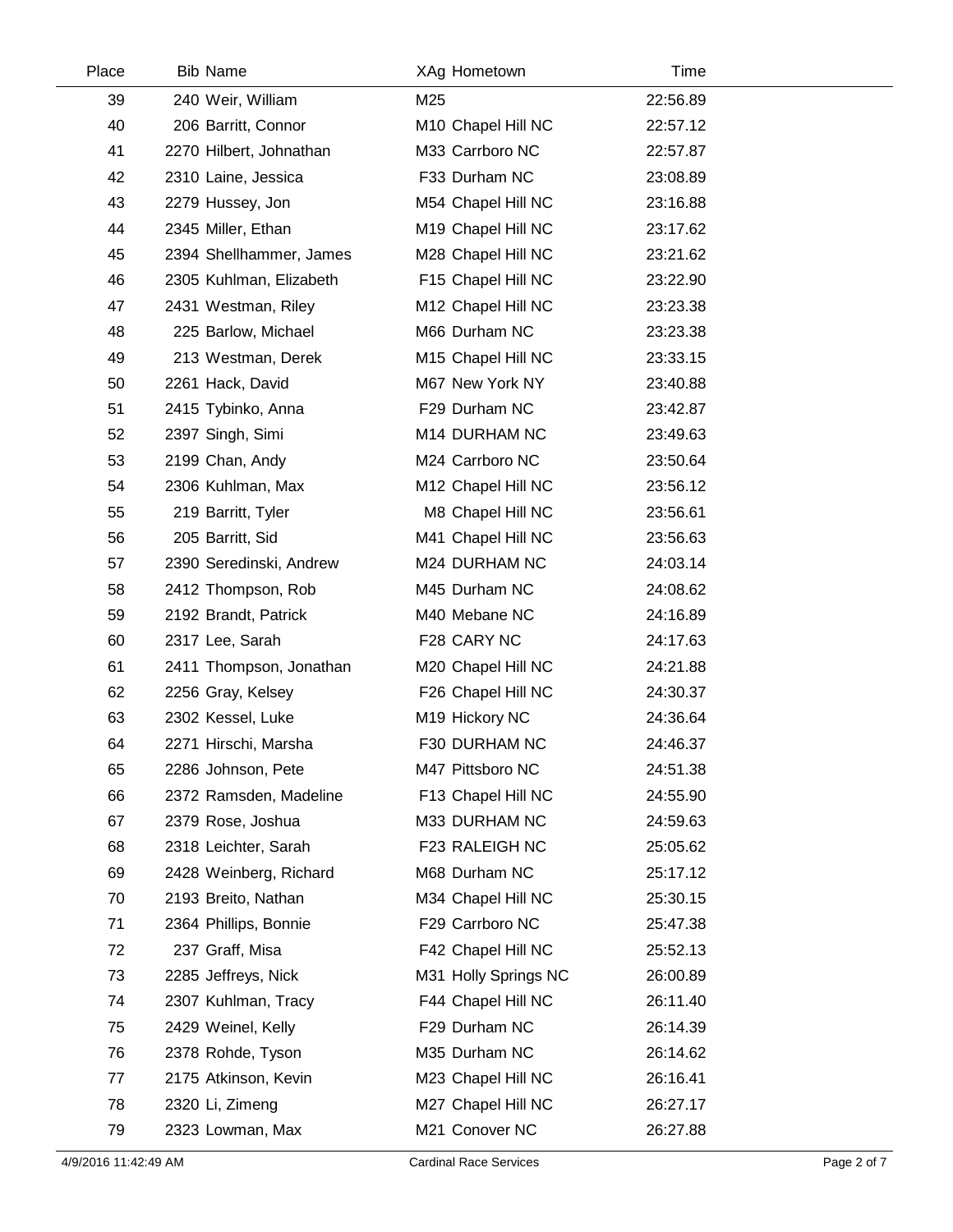| Place | <b>Bib Name</b>          | XAg Hometown           |          | Time |  |
|-------|--------------------------|------------------------|----------|------|--|
| 80    | 2301 Keith, Nicholas     | M19 Raleigh NC         | 26:27.90 |      |  |
| 81    | 2260 Gutierrez, Marc     | M21 Chapel Hill NC     | 26:34.90 |      |  |
| 82    | 2217 Davis, Carolyn      | F33 New York NY        | 26:43.88 |      |  |
| 83    | 2371 Ramsden, Dale       | M52 Chapel Hill NC     | 26:48.64 |      |  |
| 84    | 223 Mast, Sylvia         | F8 Chapel Hill NC      | 26:49.13 |      |  |
| 85    | 2346 Miller, Lindsey     | F27 New York NY        | 26:50.38 |      |  |
| 86    | 2204 Clements, Benjamin  | M21 Cary NC            | 26:53.12 |      |  |
| 87    | 2391 Severance, Tod      | M46 DURHAM NC          | 26:56.13 |      |  |
| 88    | 2313 Lavrich, Katelyn    | F24 Chapel Hill NC     | 27:00.13 |      |  |
| 89    | 2291 Juliano, Erin       | F43 Durham NC          | 27:06.87 |      |  |
| 90    | 2386 Schoenrock, Sarah   | F27 Chapel Hill NC     | 27:13.40 |      |  |
| 91    | 220 Tarantino, Lisa      | F48 Chapel Hill NC     | 27:13.62 |      |  |
| 92    | 2405 Suzuki, Oscar       | M36 Chapel Hill NC     | 27:14.87 |      |  |
| 93    | 2230 Eaton, Samuel       | M23 Chapel Hill NC     | 27:23.37 |      |  |
| 94    | 2280 Ilaiwy, Amro        | M25 Durham NC          | 27:24.13 |      |  |
| 95    | 2419 Viglione, Vince     | M26 Carrboro NC        | 27:24.86 |      |  |
| 96    | 2435 Wickersham, Lindsay | F21 Southampton NY     | 27:29.62 |      |  |
| 97    | 2396 Singh, Asher        | M12 DURHAM NC          | 27:39.38 |      |  |
| 98    | 2359 Parry, Traci        | F31 Chapel Hill NC     | 27:40.38 |      |  |
| 99    | 2395 Shurgin, Amanda     | F40 DURHAM NC          | 27:49.16 |      |  |
| 100   | 2438 Wimberley, Alfre    | F20 Raleigh NC         | 27:52.15 |      |  |
| 101   | 2277 Hudson, Hannah      | F24 Carrboro NC        | 27:54.13 |      |  |
| 102   | 2189 Boucher, Jonathan   | M18 Yorktown Heights N | 28:04.65 |      |  |
| 103   | 2437 Williams, Stephanie | F28 Hillsborough NC    | 28:04.92 |      |  |
| 104   | 2218 Davis, Frey         | M10 New York NY        | 28:10.11 |      |  |
| 105   | 2330 McDonell, Shan      | M26 Chapel Hill NC     | 28:16.35 |      |  |
| 106   | 2290 Juliana, Anthony    | M25 Chapel Hill NC     | 28:16.87 |      |  |
| 107   | 2332 McGinty, Jessie     | F26 Chapel Hill NC     | 28:16.90 |      |  |
| 108   | 2413 Truong, Andrew      | M27 Chapel Hill NC     | 28:17.38 |      |  |
| 109   | 2406 Suzuki, Sara        | F22 Chapel Hill NC     | 28:24.38 |      |  |
| 110   | 2201 Cheng, Changfeng    | M19 Chapel Hill NC     | 28:27.12 |      |  |
| 111   | 2225 DiFiore, Julia      | F25 Carrboro NC        | 28:29.63 |      |  |
| 112   | 2352 Musicant, Adele     | F24 Chapel Hill NC     | 28:31.88 |      |  |
| 113   | 2248 Freeman, Les        | M36 Chapel Hill NC     | 28:33.36 |      |  |
| 114   | 2423 Wade, Tischan       | F21 Chapel Hill NC     | 28:37.16 |      |  |
| 115   | 2340 Meszaros, Mark      | M57 Hillsborough NC    | 28:38.14 |      |  |
| 116   | 2414 Tsai, Perry         | M31 Chapel Hill NC     | 28:46.38 |      |  |
| 117   | 2235 Enders, Johna       | F48 Chapel Hill NC     | 28:57.89 |      |  |
| 118   | 2385 Scheetz, Josh       | M32 Chapel Hill NC     | 29:07.14 |      |  |
| 119   | 2393 Shaw, Porsha        | F28 DURHAM NC          | 29:10.37 |      |  |
| 120   | 2254 Gomez, Isabel       | F8 Chapel Hill NC      | 29:24.15 |      |  |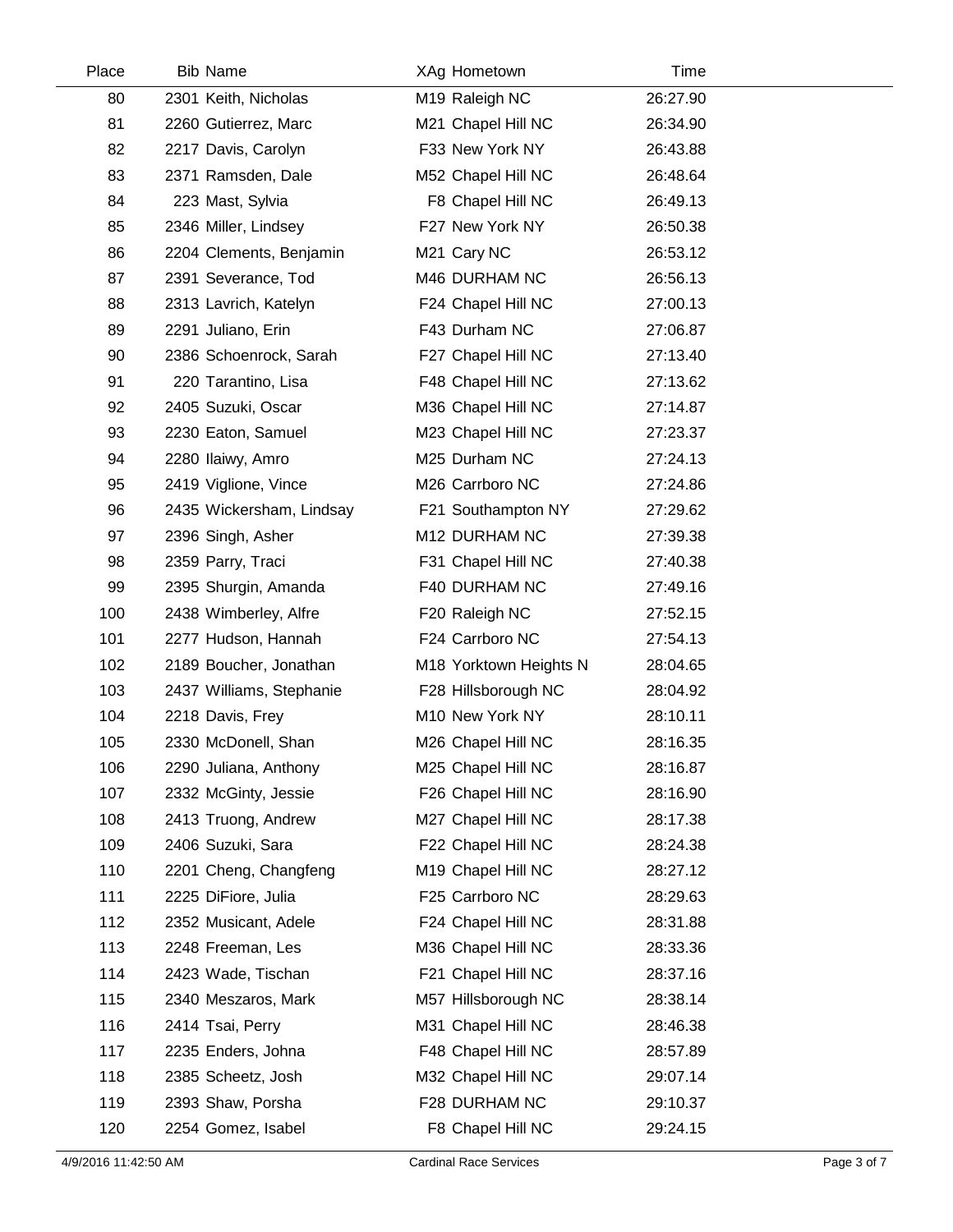| Place | <b>Bib Name</b>          | XAg Hometown             | Time     |  |
|-------|--------------------------|--------------------------|----------|--|
| 121   | 2174 Ascanio, Katy       | F22 Carrboro NC          | 29:25.64 |  |
| 122   | 229 Martzloff, Rilee     | F12 Chapel Hill NC       | 29:33.64 |  |
| 123   | 2369 Punal, Dario        | M40 DURHAM NC            | 29:35.39 |  |
| 124   | 2370 Punal, Vanessa      | F29 DURHAM NC            | 29:37.15 |  |
| 125   | 2404 Stewart, Allison    | F26 Durham NC            | 29:39.62 |  |
| 126   | 231 Hulme, Betsy         | F <sub>20</sub>          | 29:42.38 |  |
| 127   | 2328 Matty, Molly        | F25 Durham NC            | 29:48.69 |  |
| 128   | 2226 Ding, Chien-Kuang   | F30 DURHAM NC            | 29:48.92 |  |
| 129   | 2399 Slater, Will        | M28 New York NY          | 29:50.44 |  |
| 130   | 2244 Filer, Dayne        | M25 Durham NC            | 29:51.94 |  |
| 131   | 2278 Hunter, Kyle        | M50 Chapel Hill NC       | 29:55.93 |  |
| 132   | 2361 Pereira, Ariane     | F25 Durham NC            | 29:57.67 |  |
| 133   | 2268 Herrera, Kristina   | F24 Chapel Hill NC       | 29:59.20 |  |
| 134   | 2297 Katsevich, Anya     | F21 Chapel Hill NC       | 30:00.69 |  |
| 135   | 2191 Brajer, Christopher | M21 Chapel Hill NC       | 30:00.97 |  |
| 136   | 2200 Chase, Elizabeth    | F20 Chapel Hill NC       | 30:01.17 |  |
| 137   | 2242 Feltcher, Meghan    | F31 Pittsboro NC         | 30:01.94 |  |
| 138   | 2215 Curry, Katy         | F27 Chapel Hill NC       | 30:04.70 |  |
| 139   | 2232 Egeland, Noell      | F34 Durham NC            | 30:11.95 |  |
| 140   | 2233 Egeland, Simon      | M <sub>2</sub> Durham NC | 30:12.71 |  |
| 141   | 2231 Egeland, Charles    | M36 Durham NC            | 30:13.21 |  |
| 142   | 2360 Paxton, Jason       | M27 Morrisville NC       | 30:14.17 |  |
| 143   | 2238 Estes, Christian    | M28 Raleigh NC           | 30:14.92 |  |
| 144   | 2197 Cannon, Maren       | F25 Durham NC            | 30:18.21 |  |
| 145   | 2239 Ettinger, Carol Sue | F52 Bountiful UT         | 30:18.68 |  |
| 146   | 2400 Smith, Dana         | F26 New York NY          | 30:20.93 |  |
| 147   | 2213 Cummings, Erin      | F33 New York NY          | 30:24.67 |  |
| 148   | 2259 Guseman, Alex       | M23 Chapel Hill NC       | 30:32.69 |  |
| 149   | 2409 Thompson, Corbin    | M28 Carrboro NC          | 30:33.92 |  |
| 150   | 2427 Webster, Amy        | F23 Durham NC            | 30:34.94 |  |
| 151   | 2180 Beckwith, Mike      | M26 New York NY          | 30:38.68 |  |
| 152   | 2220 Davis, Harry        | M4 New York NY           | 30:43.45 |  |
| 153   | 228 Long, Victoria       | F19 Chapel Hill NC       | 30:43.67 |  |
| 154   | 2223 Davis, Soren        | M14 New York NY          | 30:44.67 |  |
| 155   | 2216 Danka, Elizabeth    | F28 Carrboro NC          | 30:50.42 |  |
| 156   | 2356 Ok, Suzan           | F25 Chapel Hill NC       | 30:56.67 |  |
| 157   | 236 Aponte, Lucas        | M25 Chapel Hill NC       | 31:03.20 |  |
| 158   | 2441 Zelasky, Sarah      | F19 Chapel Hill NC       | 31:12.67 |  |
| 159   | 2311 Lampley, Jessica    | F29 Durham NC            | 31:41.17 |  |
| 160   | 242 Gyorve, Clare        | F <sub>2</sub> 7         | 31:53.19 |  |
| 161   | 2380 Routh, Christine    | F30 Chapel Hill NC       | 32:04.69 |  |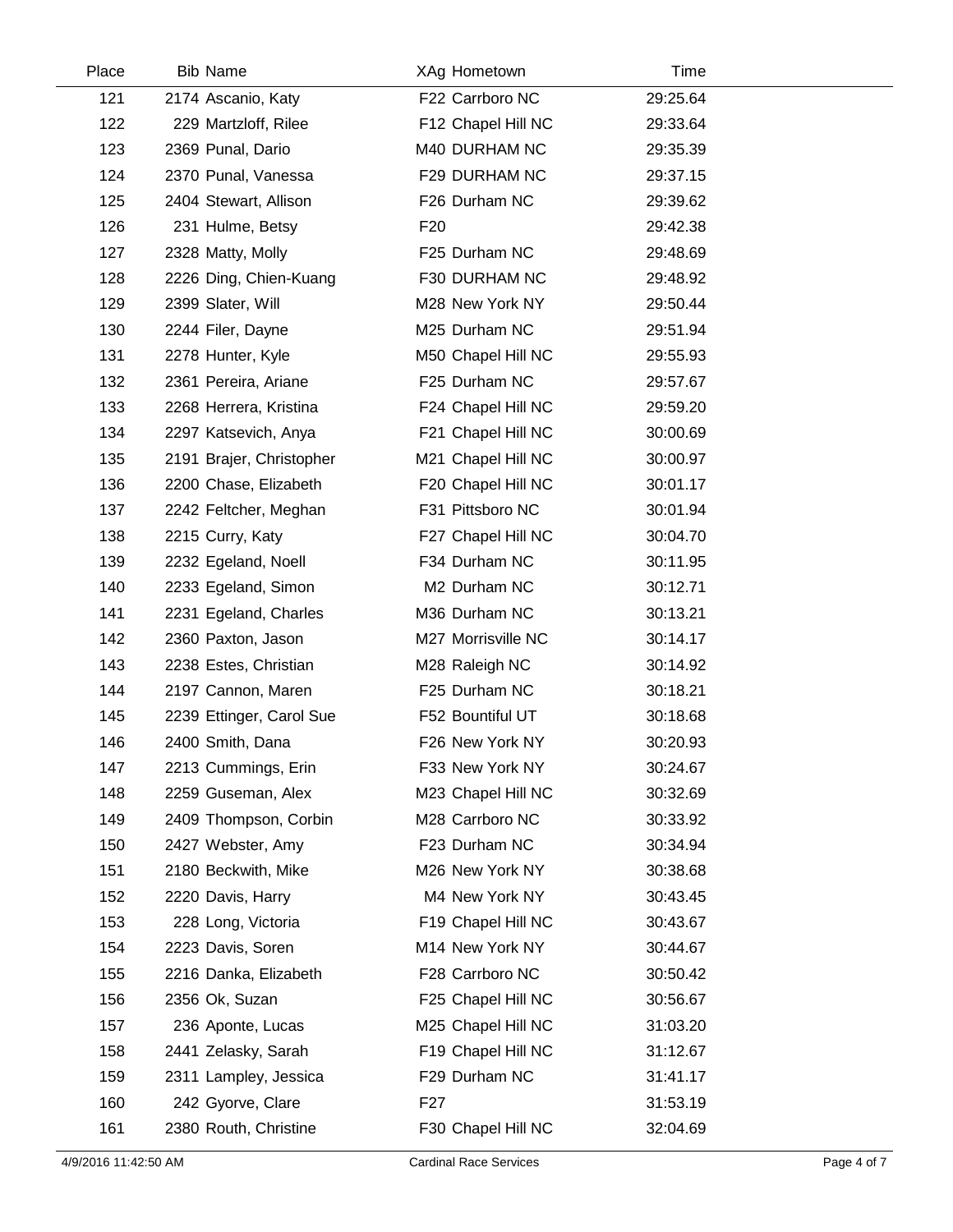| Place | <b>Bib Name</b>         | XAg Hometown         | Time     |  |
|-------|-------------------------|----------------------|----------|--|
| 162   | 2375 Ritter, Britt      | F34 Chapel Hill NC   | 32:04.94 |  |
| 163   | 235 Jhaveri, Malini     | F11 Chapel Hill NC   | 32:21.43 |  |
| 164   | 2408 Taylor, Mary       | F25 New York NY      | 32:23.19 |  |
| 165   | 2333 McIntosh, Julie    | F23 Chapel Hill NC   | 32:45.20 |  |
| 166   | 2257 Griggs, Brandon    | M24 New York NY      | 32:46.20 |  |
| 167   | 2321 Lloyd, Chad        | M24 Mebane NC        | 32:57.70 |  |
| 168   | 2222 Davis, Rich        | M40 New York NY      | 32:59.43 |  |
| 169   | 2403 Stember, Katie     | F26 Carrboro NC      | 33:01.67 |  |
| 170   | 2367 Powell, Courtney   | F16 Raleigh NC       | 33:15.46 |  |
| 171   | 2299 Katz, Brittany     | F28 Durham NC        | 33:15.70 |  |
| 172   | 2288 Jones, Joshua      | M26 DURHAM NC        | 33:16.14 |  |
| 173   | 2338 McRae, Megan       | F30 Durham NC        | 33:25.20 |  |
| 174   | 2381 Ruben, Elizabeth   | F52 DURHAM NC        | 33:33.94 |  |
| 175   | 2208 Copeland, Val      | F47 Chapel Hill NC   | 33:44.43 |  |
| 176   | 2421 Vital, Tamara      | F28 Carrboro NC      | 33:48.93 |  |
| 177   | 2284 Ivanisevic, Anna   | F10 Chapel Hill NC   | 33:52.19 |  |
| 178   | 2283 Ivanisevic, Albena | F41 Chapel Hill NC   | 33:52.42 |  |
| 179   | 2324 Lynch, Laralee     | F23 Carrboro NC      | 33:56.22 |  |
| 180   | 2214 Currin, Kevin      | M23 Carrboro NC      | 33:56.67 |  |
| 181   | 243 Patton, Kate        | F <sub>25</sub>      | 33:57.20 |  |
| 182   | 2309 Lai, Lindsay       | F31 Chapel Hill NC   | 34:15.20 |  |
| 183   | 2426 Walton, Lindsay    | F27 Chapel Hill NC   | 34:18.94 |  |
| 184   | 2319 Li, Anna           | F19 Chapel Hill NC   | 34:22.41 |  |
| 185   | 2368 Powell, Emily      | F29 Carrboro NC      | 34:22.97 |  |
| 186   | 202 Najeeb, Javaria     | F27 Durham NC        | 34:47.45 |  |
| 187   | 2402 Stafford, Grace    | F19 Chapel Hill NC   | 34:53.46 |  |
| 188   | 2327 Marioin, Lisa      | F38 Chapel Hill NC   | 35:06.95 |  |
| 189   | 211 Wilson, Aliya       | F31 Fuquay-Varina NC | 35:10.46 |  |
| 190   | 2417 Vanderlinden, Dana | F34 Chapel Hill NC   | 35:26.95 |  |
| 191   | 2430 Weiss, Daniel      | M34 Chapel Hill NC   | 35:29.20 |  |
| 192   | 2350 Montgomery, Erin   | F33 Chapel Hill NC   | 35:30.43 |  |
| 193   | 2219 Davis, Gretchen    | F12 New York NY      | 35:34.42 |  |
| 194   | 2287 Jones, Amanda      | F28 Raleigh NC       | 35:52.93 |  |
| 195   | 2253 Golderer, Therese  | F30 Durham NC        | 35:53.17 |  |
| 196   | 2198 Cassely, Mary Beth | F49 Chapel Hill NC   | 35:53.71 |  |
| 197   | 2349 Monie, Anita       | F38 Cary NC          | 35:55.20 |  |
| 198   | 2325 Maclay, Michelle   | F49 Chapel Hill NC   | 36:41.68 |  |
| 199   | 212 Wilson, Earl        | M32 Fuquay-Varina NC | 36:43.70 |  |
| 200   | 2326 Mannebach, Andrew  | M32 Chapel Hill NC   | 36:47.70 |  |
| 201   | 2177 Baloch, Hadiya     | F10 Chapel Hill NC   | 36:47.93 |  |
| 202   | 2347 Moawad, Amanda     | F24 Chapel Hill NC   | 36:49.39 |  |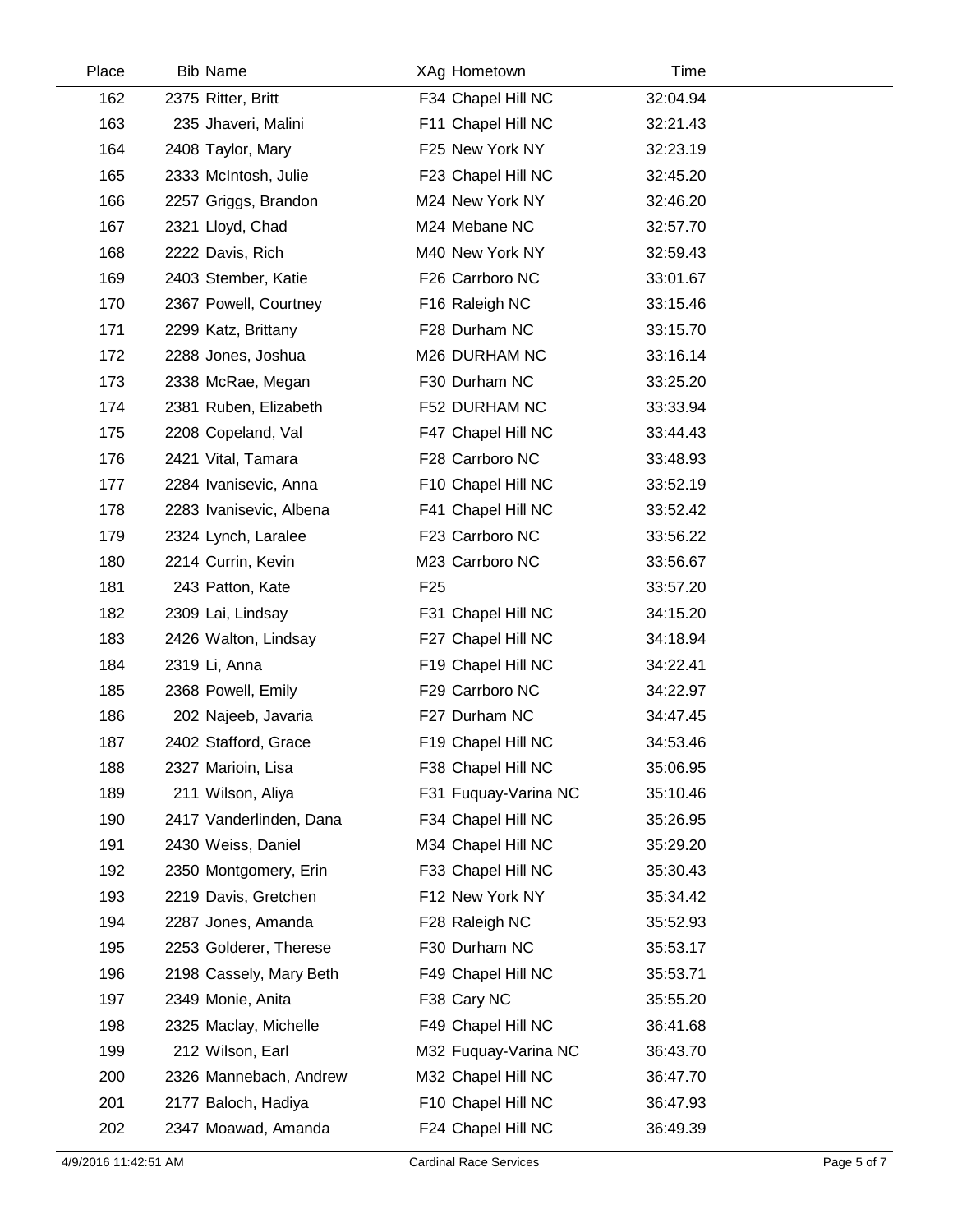| Place | <b>Bib Name</b>           | XAg Hometown        | Time     |  |
|-------|---------------------------|---------------------|----------|--|
| 203   | 2355 Ocasio, Jennifer     | F24 Carrboro NC     | 36:49.67 |  |
| 204   | 2212 Corra, Ashley        | F33 Durham NC       | 37:03.43 |  |
| 205   | 238 Chichester, Gretchen  | F30 Durham NC       | 37:23.70 |  |
| 206   | 2264 Harrell, Jessica     | F37 Hillsborough NC | 37:47.69 |  |
| 207   | 2282 Ingram, Jacob        | M1 Durham NC        | 38:14.67 |  |
| 208   | 2229 Dotters-Katz, Sarah  | F32 Durham NC       | 38:15.13 |  |
| 209   | 2281 Ingram, David        | M40 Durham NC       | 38:15.68 |  |
| 210   | 2298 Kattula, Sravya      | F22 Carrboro NC     | 38:16.67 |  |
| 211   | 2439 Yannarell, Sarah     | F22 Durham NC       | 38:16.93 |  |
| 212   | 2184 Benrashid, Samon     | M20 Concord NC      | 38:57.45 |  |
| 213   | 239 Urbina, Fabio         | M26 Carrboro NC     | 39:11.18 |  |
| 214   | 2241 Fahey, Catherine     | F27 Chapel Hill NC  | 41:36.67 |  |
| 215   | 2377 Rodriguez, Jennifer  | F22 Durham NC       | 41:44.67 |  |
| 216   | 2210 Corona, Armando      | M23 Durham NC       | 41:45.92 |  |
| 217   | 2221 Davis, Helgi         | M9 New York NY      | 41:48.17 |  |
| 218   | 2292 Juliano, Ethan       | M6 Durham NC        | 42:20.95 |  |
| 219   | 2337 Mckoy, Jessica       | F22 Raleigh NC      | 42:41.45 |  |
| 220   | 2170 Albertson, Erin      | F56 Bridgeport WV   | 42:44.44 |  |
| 221   | 2269 Hertica, Sam         | M26 Cary NC         | 42:46.67 |  |
| 222   | 2418 Vemula, Srilatha     | F28 Morrisville NC  | 42:49.67 |  |
| 223   | 2308 LaForest, Adam       | M30 Chapel Hill NC  | 44:10.69 |  |
| 224   | 2336 McKinney, Quinton    | M40 Chapel Hill NC  | 44:10.96 |  |
| 225   | 2366 Pladna, Todd         | M40 Chapel Hill NC  | 44:11.15 |  |
| 226   | 2296 Kartchner, Laurel    | F27 Durham NC       | 44:36.93 |  |
| 227   | 2410 Thompson, Jessica    | F30 Chapel Hill NC  | 46:06.94 |  |
| 228   | 2263 Hadley, Megan        | F36 Chapel Hill NC  | 46:07.67 |  |
| 229   | 2236 Eppinette, Hannah    | F33 Chapel Hill NC  | 46:11.19 |  |
| 230   | 2243 Fields, Zach         | M21 Chapel Hill NC  | 46:15.67 |  |
| 231   | 2314 Lawrence, Kylie      | F19 Charlotte NC    | 47:51.94 |  |
| 232   | 2433 White, Karoline      | F19 Chapel Hill NC  | 47:56.17 |  |
| 233   | 2363 Peters, Katy         | F42 Durham NC       | 48:05.95 |  |
| 234   | 2353 Newberg, Andrew      | M40 Durham NC       | 48:05.96 |  |
| 235   | 2303 Koreski, Kirby       | F25 Chapel Hill NC  | 48:35.93 |  |
| 236   | 204 Hayes, Julie          | F56 Carrboro NC     | 50:25.44 |  |
| 237   | 2440 Yilmaz, Zeynep       | F33 Chapel Hill NC  | 50:37.70 |  |
| 238   | 2425 Walhelm, Antti       | M41 Chapel Hill NC  | 50:38.94 |  |
| 239   | 2171 Amend, Sarah         | F29 Baltimore MD    | 51:25.69 |  |
| 240   | 2272 Hockett, lan         | M31 Baltimore MD    | 51:26.20 |  |
| 241   | 2343 Mikell, Amanda       | F27 Raleigh NC      | 52:02.94 |  |
| 242   | 2194 Broderick, Katherine | F32 Durham NC       | 52:03.45 |  |
| 243   | 2196 Cannon, Jake         | M28 Durham NC       | 52:04.89 |  |